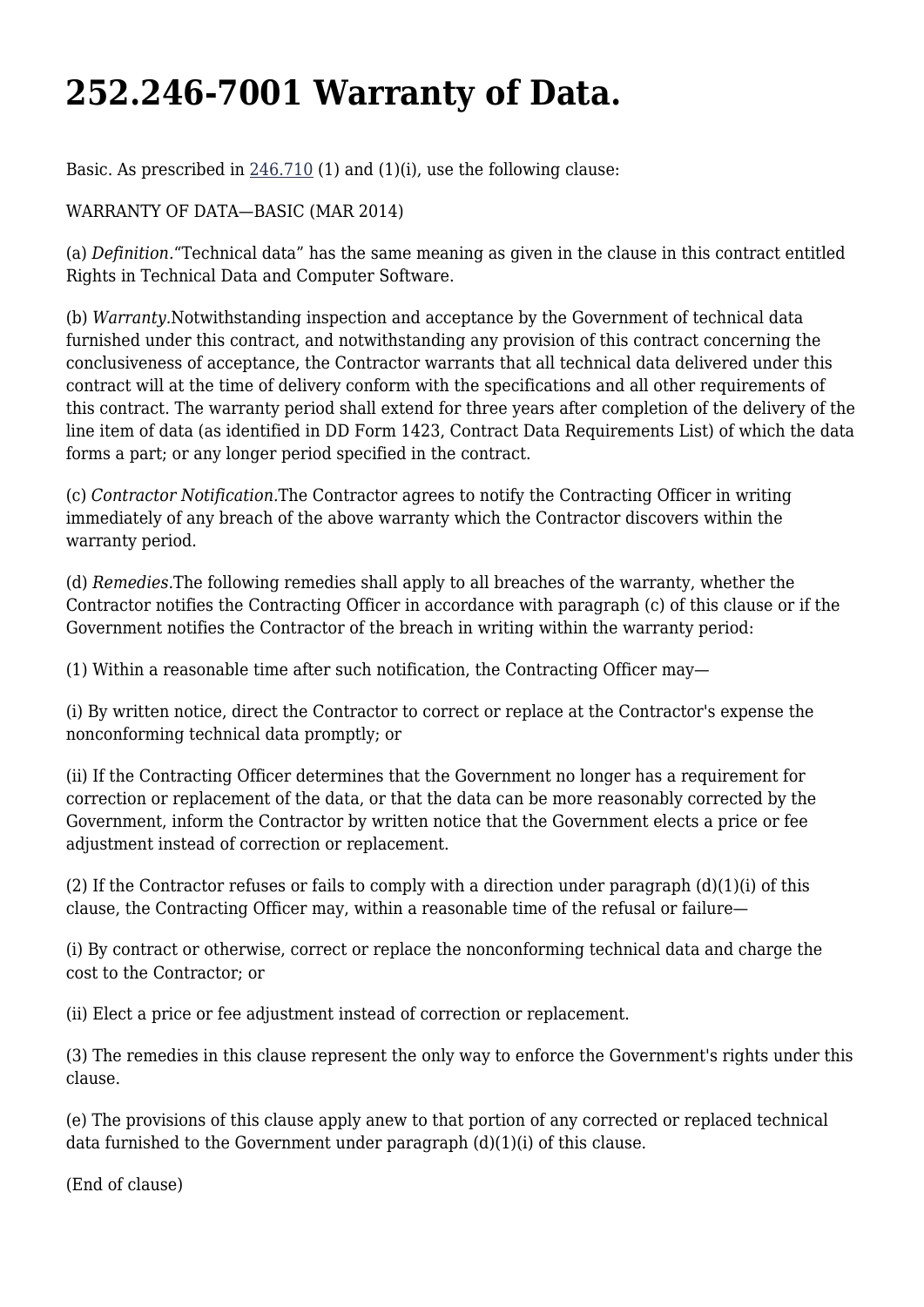Alternate I. As prescribed in [246.710](https://www.acquisition.gov/dfars/246.710-contract-clauses.#DFARS_246.710) (1) and (1)(ii), use the following clause, which uses a different paragraph (d)(3) than the basic clause:

WARRANTY OF DATA—ALTERNATE I (MAR 2014)

(a) *Definition.*"Technical data" has the same meaning as given in the clause in this contract entitled "Rights in Technical Data and Computer Software."

(b) *Warranty.*Notwithstanding inspection and acceptance by the Government of technical data furnished under this contract, and notwithstanding any provision of this contract concerning the conclusiveness of acceptance, the Contractor warrants that all technical data delivered under this contract will at the time of delivery conform with the specifications and all other requirements of this contract. The warranty period shall extend for three years after completion of the delivery of the line item of data (as identified in DD Form 1423, Contract Data Requirements List) of which the data forms a part; or any longer period specified in the contract.

(c) *Contractor Notification.*The Contractor agrees to notify the Contracting Officer in writing immediately of any breach of the above warranty which the Contractor discovers within the warranty period.

(d) *Remedies.*The following remedies shall apply to all breaches of the warranty, whether the Contractor notifies the Contracting Officer in accordance with paragraph (c) of this clause or if the Government notifies the Contractor of the breach in writing within the warranty period:

(1) Within a reasonable time after such notification, the Contracting Officer may—

(i) By written notice, direct the Contractor to correct or replace at the Contractor's expense the nonconforming technical data promptly; or

(ii) If the Contracting Officer determines that the Government no longer has a requirement for correction or replacement of the data, or that the data can be more reasonably corrected by the Government, inform the Contractor by written notice that the Government elects a price or fee adjustment instead of correction or replacement.

(2) If the Contractor refuses or fails to comply with a direction under paragraph  $(d)(1)(i)$  of this clause, the Contracting Officer may, within a reasonable time of the refusal or failure—

(i) By contract or otherwise, correct or replace the nonconforming technical data and charge the cost to the Contractor; or

(ii) Elect a price or fee adjustment instead of correction or replacement.

(3) In addition to the remedies under paragraphs (d)(1) and (2) of this clause, the Contractor shall be liable to the Government for all damages to the Government as a result of the breach of warranty.

(i) The additional liability under paragraph (d)(3) of this clause shall not exceed 75 percent of the target profit.

(ii) f the breach of the warranty is with respect to the data supplied by an equipment subcontractor, the limit of the Contractor's liability shall be—

(A) Ten percent of the total subcontract price in a firm-fixed-price subcontract;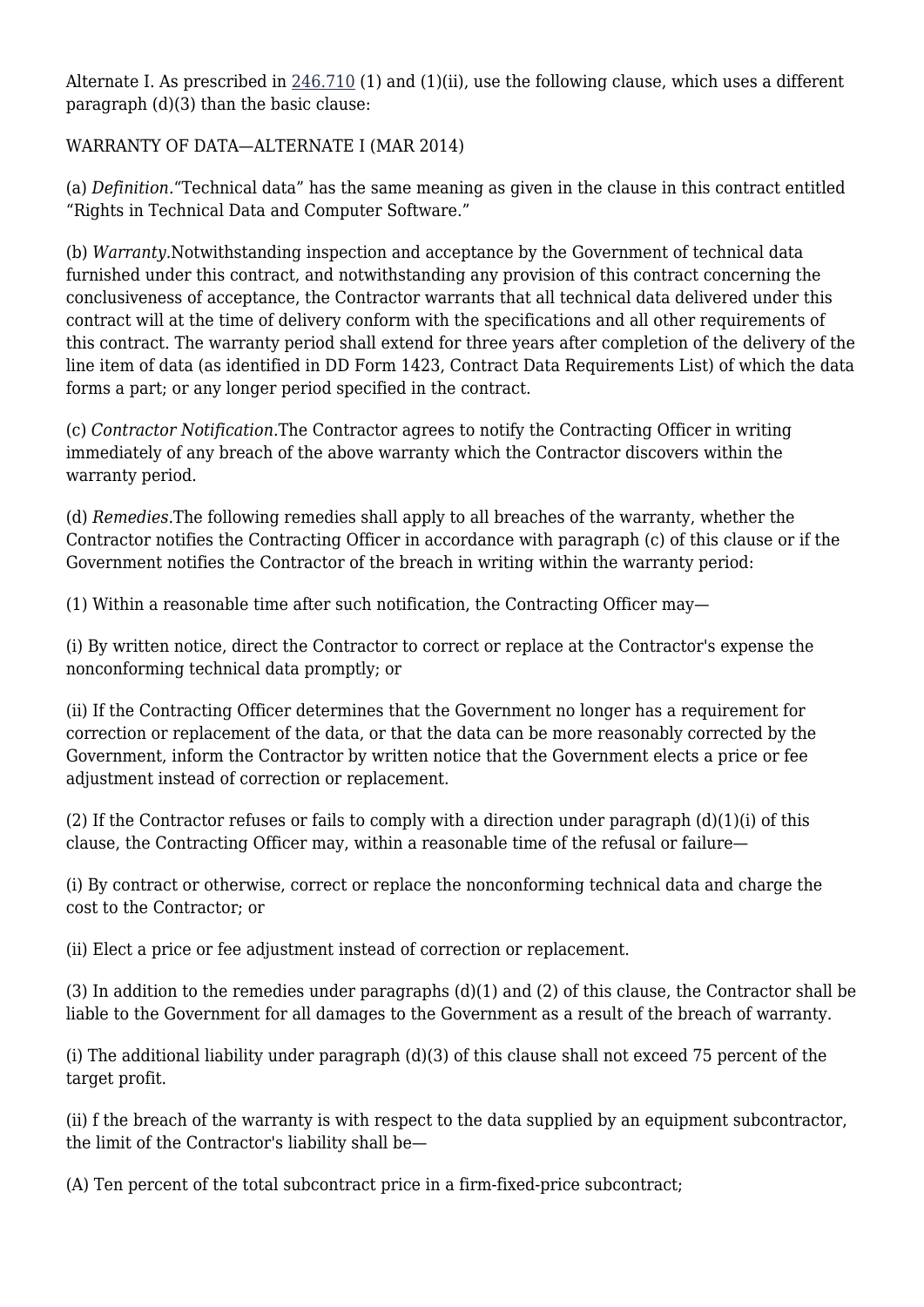(B) Seventy-five percent of the total subcontract fee in a cost-plus-fixed-fee or cost-plus-award-fee subcontract; or

(C) Seventy-five percent of the total subcontract target profit or fee in a fixed-price-incentive or costplus-incentive subcontract.

(iii) Damages due the Government under the provisions of this warranty are not an allowable cost.

(iv) The additional liability in paragraph  $(d)(3)$  of this clause shall not apply—

(A) With respect to the requirements for product drawings and associated lists, special inspection equipment (SIE) drawings and associated lists, special tooling drawings and associated lists, SIE operating instructions, SIE descriptive documentation, and SIE calibration procedures under MIL-T-31000, General Specification for Technical Data Packages, Amendment 1, or MIL-T-47500, General Specification for Technical Data Packages, Supp 1, or drawings and associated lists under level 2 or level 3 of MIL-D-1000A, Engineering and Associated Data Drawings, or DoD-D-1000B, Engineering and Associated Lists Drawings (Inactive for New Design) Amendment 4, Notice 1; or drawings and associated lists under category E or I of MIL-D-1000, Engineering and Associated Lists Drawings, provided that the data furnished by the Contractor was current, accurate at time of submission, and did not involve a significant omission of data necessary to comply with the requirements; or

(B) To defects the Contractor discovers and gives written notice to the Government before the Government discovers the error.

(e) The provisions of this clause apply anew to that portion of any corrected or replaced technical data furnished to the Government under paragraph  $(d)(1)(i)$  of this clause.

(End of clause)

*Alternate II*. As prescribed in [246.710](https://www.acquisition.gov/dfars/246.710-contract-clauses.#DFARS_246.710) (1) and (1)(iii), use the following clause, which uses a different paragraph (d)(3) than the basic clause:

## WARRANTY OF DATA—ALTERNATE II (MAR 2014)

(a) *Definition.*"Technical data" has the same meaning as given in the clause in this contract entitled "Rights in Technical Data and Computer Software."

(b) *Warranty.*Notwithstanding inspection and acceptance by the Government of technical data furnished under this contract, and notwithstanding any provision of this contract concerning the conclusiveness of acceptance, the Contractor warrants that all technical data delivered under this contract will at the time of delivery conform with the specifications and all other requirements of this contract. The warranty period shall extend for three years after completion of the delivery of the line item of data (as identified in DD Form 1423, Contract Data Requirements List) of which the data forms a part; or any longer period specified in the contract.

(c) *Contractor Notification.*The Contractor agrees to notify the Contracting Officer in writing immediately of any breach of the above warranty which the Contractor discovers within the warranty period.

(d) *Remedies.*The following remedies shall apply to all breaches of the warranty, whether the Contractor notifies the Contracting Officer in accordance with paragraph (c) of this clause or if the Government notifies the Contractor of the breach in writing within the warranty period: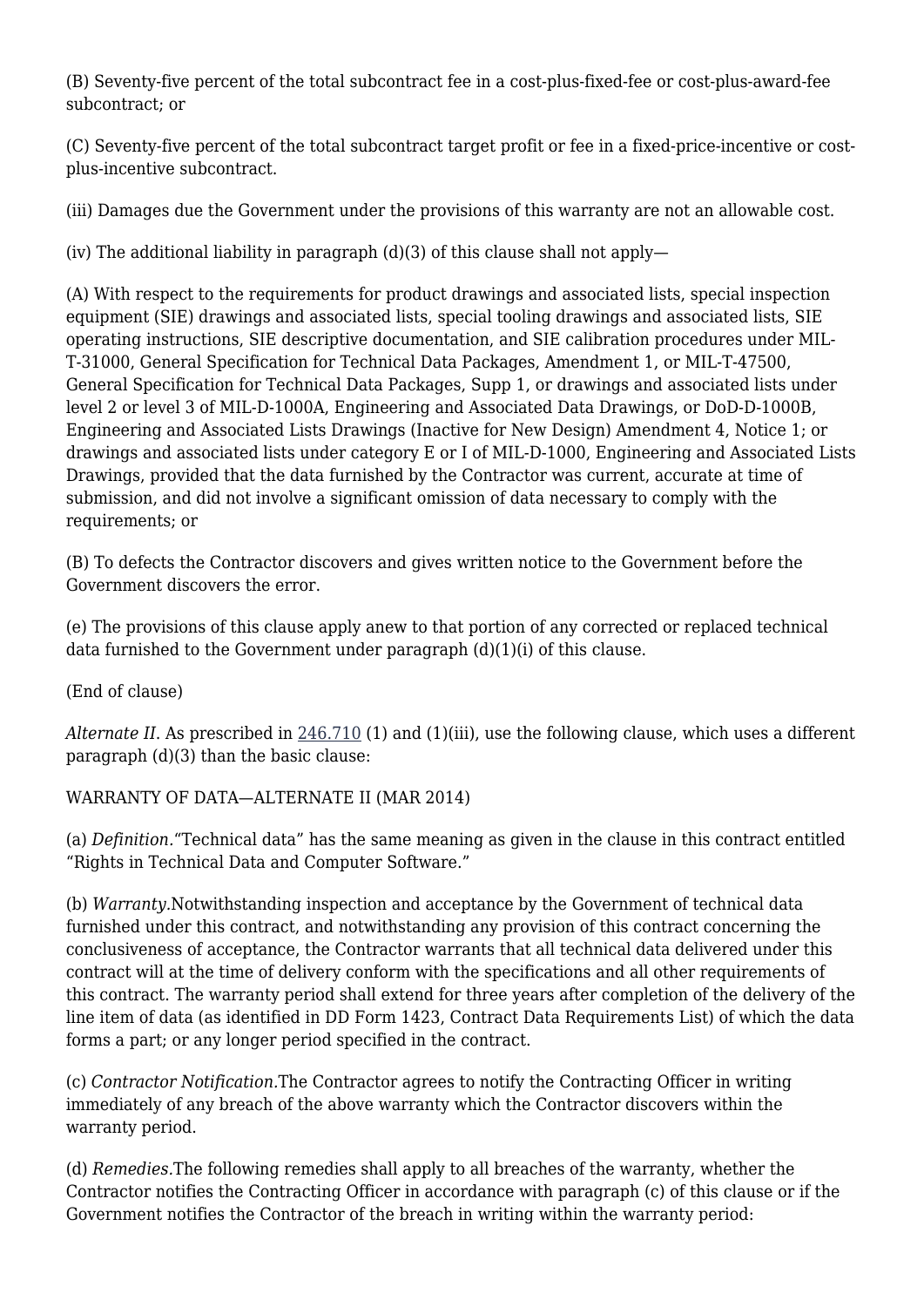(1) Within a reasonable time after such notification, the Contracting Officer may—

(i) By written notice, direct the Contractor to correct or replace at the Contractor's expense the nonconforming technical data promptly; or

(ii) If the Contracting Officer determines that the Government no longer has a requirement for correction or replacement of the data, or that the data can be more reasonably corrected by the Government, inform the Contractor by written notice that the Government elects a price or fee adjustment instead of correction or replacement.

(2) If the Contractor refuses or fails to comply with a direction under paragraph  $(d)(1)(i)$  of this clause, the Contracting Officer may, within a reasonable time of the refusal or failure—

(i) By contract or otherwise, correct or replace the nonconforming technical data and charge the cost to the Contractor; or

(ii) Elect a price or fee adjustment instead of correction or replacement.

(3) In addition to the remedies under paragraphs (d)(1) and (2) of this clause, the Contractor shall be liable to the Government for all damages to the Government as a result of the breach of the warranty.

(i) The additional liability under paragraph (d)(3) of this clause shall not exceed ten percent of the total contract price.

(ii) If the breach of the warranty is with respect to the data supplied by an equipment subcontractor, the limit of the Contractor's liability shall be—

(A) Ten percent of the total subcontract price in a firm-fixed-price subcontract;

(B) Seventy-five percent of the total subcontract fee in a cost-plus-fixed-fee or cost-plus-award-fee subcontract; or

(C) Seventy-five percent of the total subcontract target profit or fee in a fixed-price-incentive or costplus-incentive subcontract.

(iii) The additional liability specified in paragraph  $(d)(3)$  of this clause shall not apply—

(A) With respect to the requirements for product drawings and associated lists, special inspection equipment (SIE) drawings and associated lists, special tooling drawings and associated lists, SIE operating instructions, SIE descriptive documentation, and SIE calibration procedures under MIL-T-31000, General Specification for Technical Data Packages, Amendment 1, or MIL-T-47500, General Specification for Technical Data Packages, Supp 1, or drawings and associated lists under level 2 or level 3 of MIL-D-1000A, Engineering and Associated Data Drawings, or DoD-D-1000B, Engineering and Associated Lists Drawings (Inactive for New Design) Amendment 4, Notice 1; or drawings and associated lists under category E or I of MIL-D-1000, Engineering and Associated Lists Drawings, provided that the data furnished by the Contractor was current, accurate at time of submission, and did not involve a significant omission of data necessary to comply with the requirements; or

(B) To defects the Contractor discovers and gives written notice to the Government before the Government discovers the error.